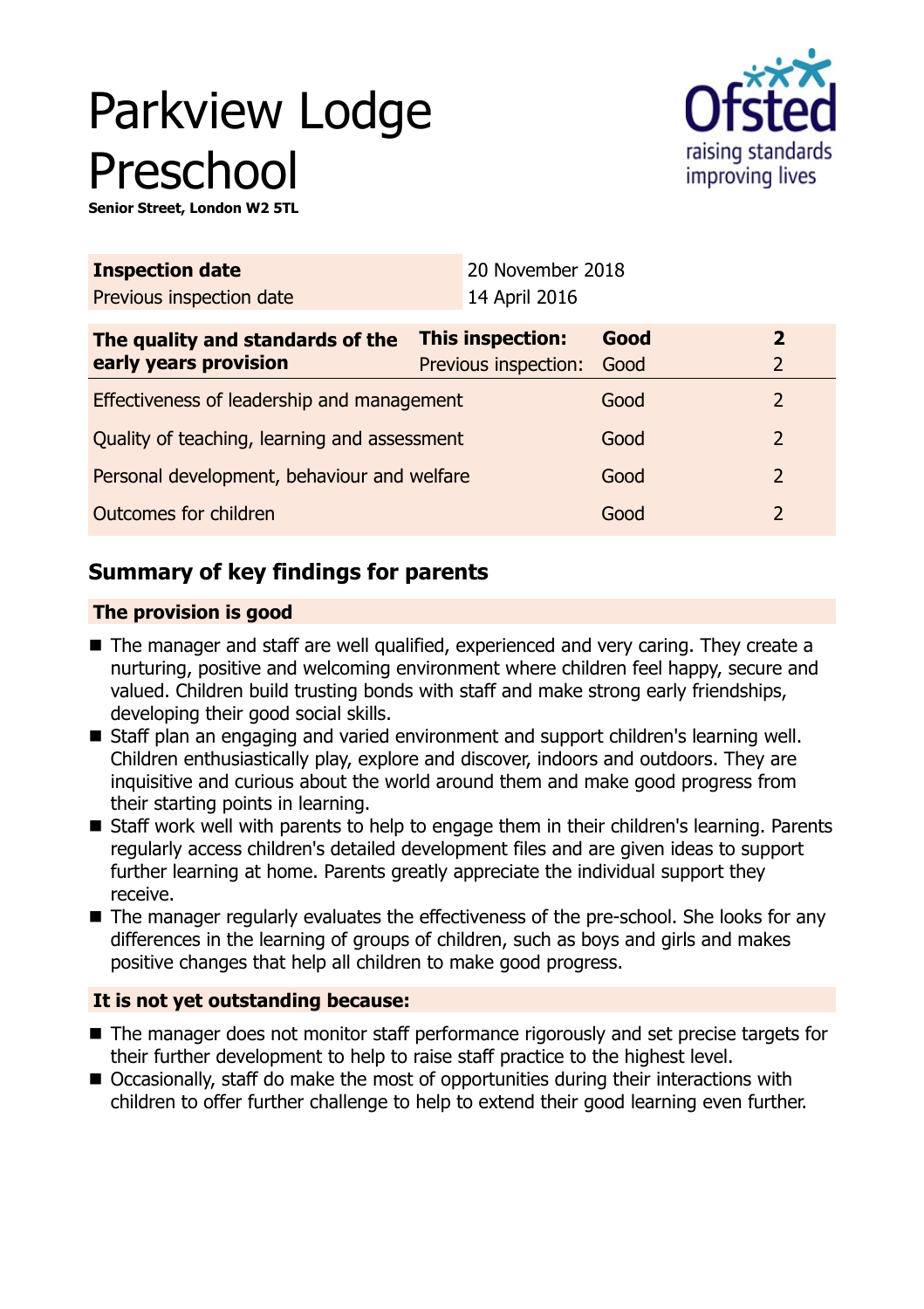## **What the setting needs to do to improve further**

#### **To further improve the quality of the early years provision the provider should:**

- **n** offer further support for the professional development of staff to help to raise the level of practice to an outstanding level
- make the most of all opportunities that arise to offer further challenge and fully extend children's learning.

#### **Inspection activities**

- $\blacksquare$  The inspector observed teaching practices and the impact this has on children's learning.
- $\blacksquare$  The inspector held discussions with the manager, staff, children and parents.
- The inspector read some of the pre-school's documentation, including the safeguarding policy and procedures.
- The inspector sampled children's development information and records.
- The inspector completed a joint observation with the manager and discussed children's play, learning and progress.

**Inspector** Ben Parsons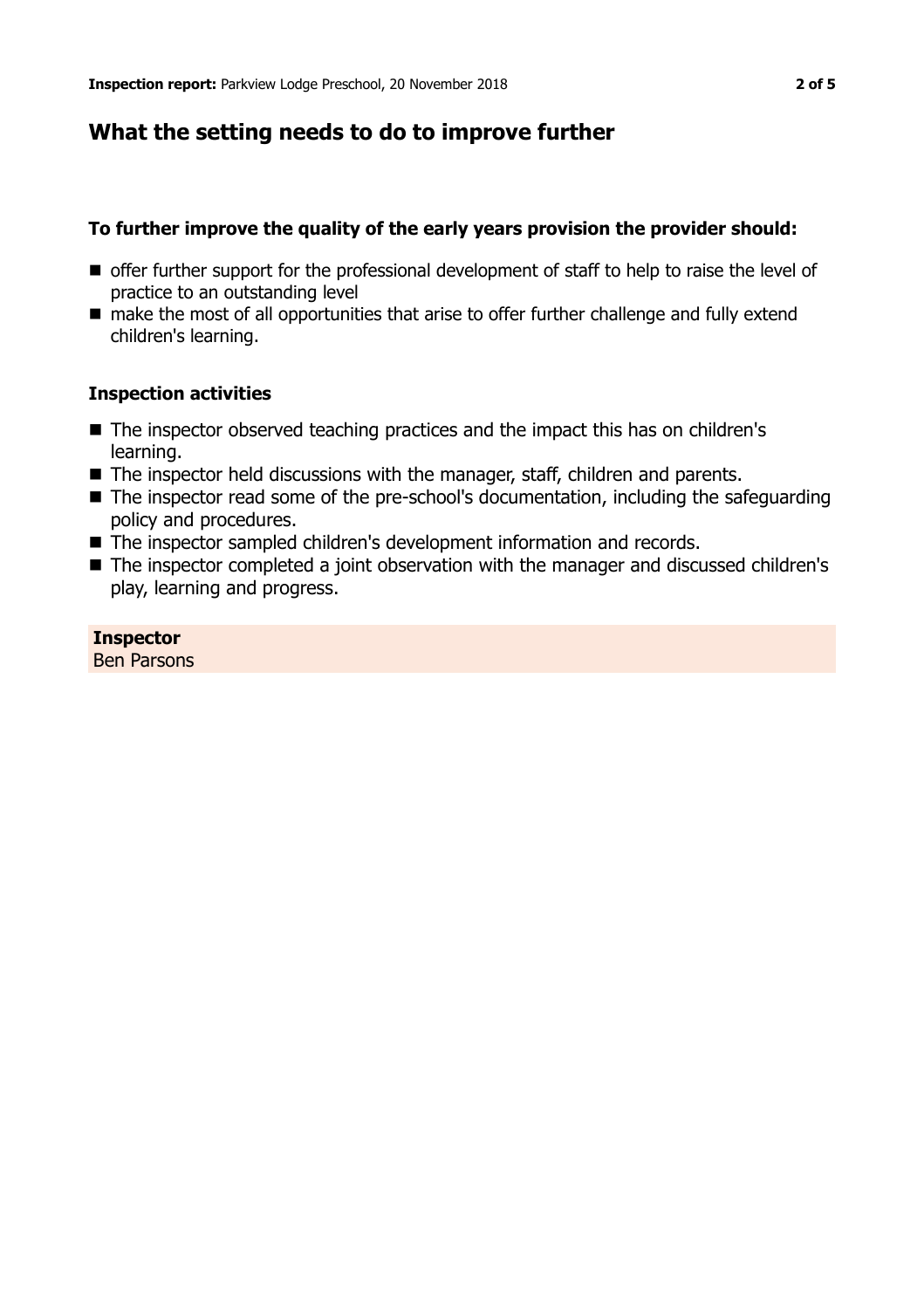## **Inspection findings**

## **Effectiveness of leadership and management is good**

The manager works closely with her enthusiastic staff to evaluate the effectiveness of the pre-school and make improvements. They have recently focused on the way they plan for children's learning and staff now meet regularly to discuss each child's interests and development. Overall, the manager supports staff well to continue to develop their childcare knowledge and skills. Staff benefit from regular training opportunities and team meetings. After recent training, they have developed their understanding of children's individual learning styles and how to support these through different activities and play opportunities. Safeguarding is effective. All staff attend safeguarding training and have a thorough, up-to-date understanding of how to deal with any child protection concerns.

## **Quality of teaching, learning and assessment is good**

Staff know the children well and maintain precise and accurate assessments of their development. They successfully plan a stimulating environment that supports children's current interests and developmental next steps. For example, children enthusiastically explore clay and use a range of tools to mould it and create new shapes. Staff encourage children's ideas well and children confidently describe their creations and talk about how the clay feels. Staff show a genuine interest in children's play and encourage plenty of conversation. They support children's early literacy skills particularly well. For example, children excitedly search for their name cards and confidently recognise the names of their friends, as well as their own.

## **Personal development, behaviour and welfare are good**

Staff are very positive role models and children learn to behave well. They develop a good understanding of emotions and how their actions can affect others. For example, children enthusiastically praise the artwork of their friends and consistently consider their feelings. Children use their strong social skills to help to build enjoyable friendships and actively include others in their play. They happily listen to each other's ideas as they develop their imaginary play together, such as choosing who will play the different characters from some of their favourite stories. Children enjoy regular exercise in the well-resourced garden and are physically active.

## **Outcomes for children are good**

Children eagerly take part in a wide range of activities and experiences and quickly gain the skills they need for their future learning. They communicate confidently and enjoy sharing their ideas, interests and expressing their views. Children count well as they play and recognise shapes. They pay good attention to detail as they draw, paint and build and concentrate well. Children have a good understanding of technology, using electronic toys with confidence.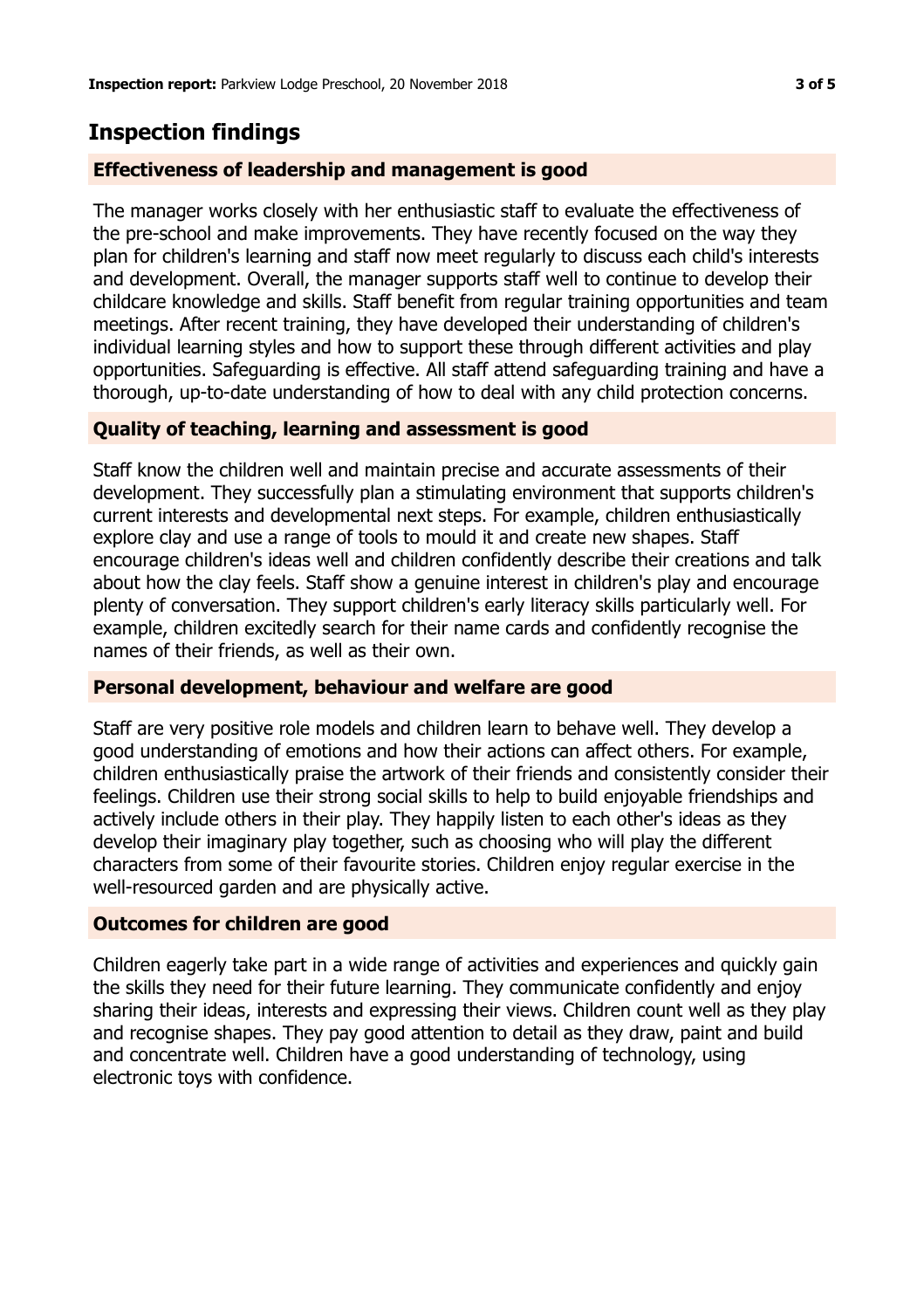## **Setting details**

| Unique reference number                             | EY440491                                                                             |
|-----------------------------------------------------|--------------------------------------------------------------------------------------|
| <b>Local authority</b>                              | Westminster                                                                          |
| <b>Inspection number</b>                            | 10075045                                                                             |
| <b>Type of provision</b>                            | Full day care                                                                        |
| <b>Registers</b>                                    | Early Years Register, Compulsory Childcare<br>Register, Voluntary Childcare Register |
| Day care type                                       | Childcare on non-domestic premises                                                   |
| Age range of children                               | $2 - 4$                                                                              |
| <b>Total number of places</b>                       | 20                                                                                   |
| Number of children on roll                          | 30                                                                                   |
| Name of registered person                           | Parkview Lodge Pre-School                                                            |
| <b>Registered person unique</b><br>reference number | RP902608                                                                             |
| <b>Date of previous inspection</b>                  | 14 April 2016                                                                        |
| Telephone number                                    | 02072 896 714                                                                        |

Parkview Lodge Preschool registered in 2012. It is open Monday to Friday, during term time only, from 8.45am to 3.30pm. The pre-school is in receipt of funding for free early education for children aged two, three and four years. There are six members of staff, five of whom hold early years qualifications at level 3 and above.

This inspection was carried out by Ofsted under sections 49 and 50 of the Childcare Act 2006 on the quality and standards of provision that is registered on the Early Years Register. The registered person must ensure that this provision complies with the statutory framework for children's learning, development and care, known as the early years foundation stage.

Any complaints about the inspection or the report should be made following the procedures set out in the guidance Complaints procedure: raising concerns and making complaints about Ofsted, which is available from Ofsted's website: www.ofsted.gov.uk. If you would like Ofsted to send you a copy of the guidance, please telephone 0300 123 4234, or email [enquiries@ofsted.gov.uk.](mailto:enquiries@ofsted.gov.uk)